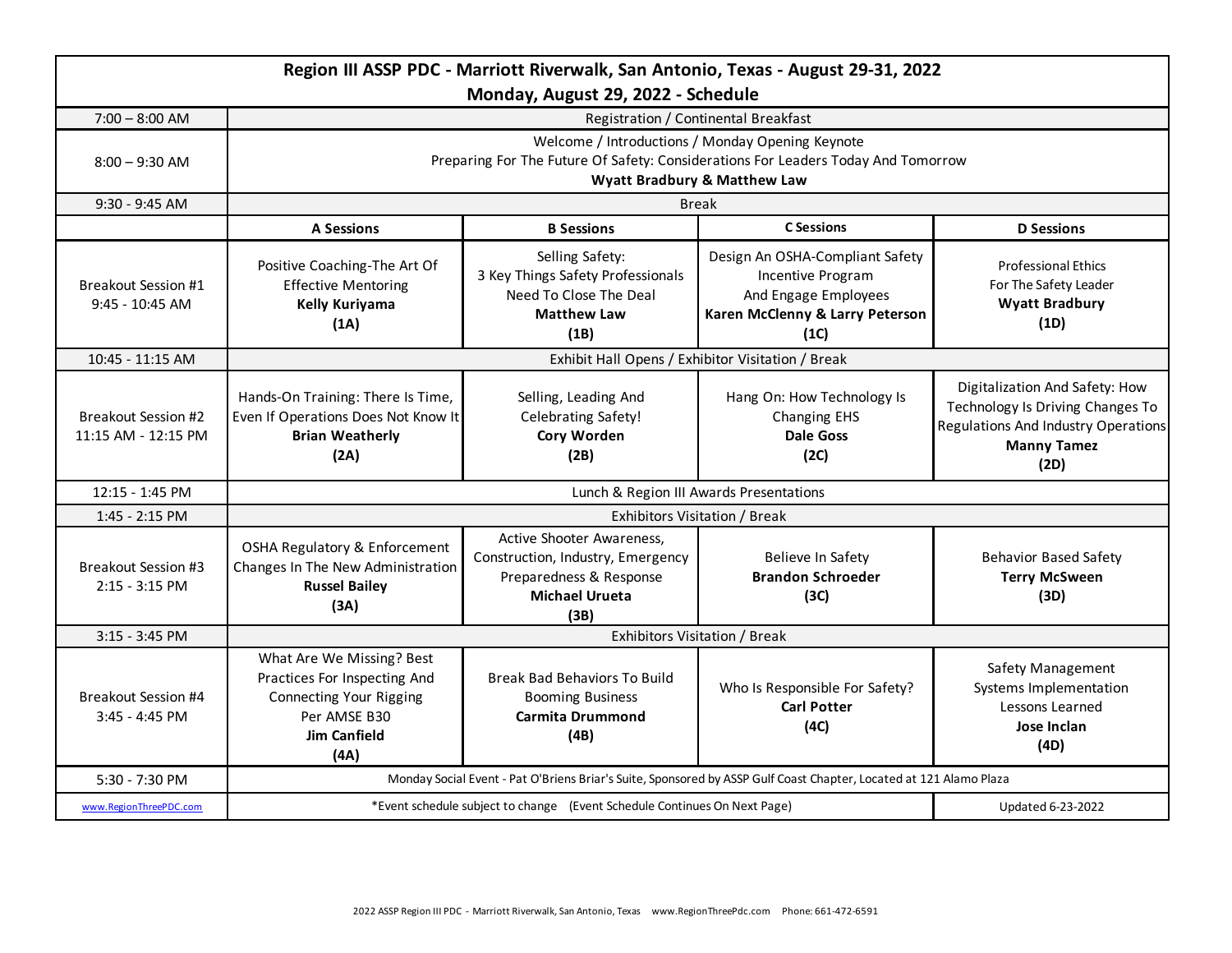| Region III ASSP PDC - Marriott Riverwalk, San Antonio, Texas - August 29-31, 2022<br>Tuesday, August 30, 2022 - Schedule |                                                                                                                                                                      |                                                                                                                                                                  |                                                                                                                         |                                                                                                        |  |  |
|--------------------------------------------------------------------------------------------------------------------------|----------------------------------------------------------------------------------------------------------------------------------------------------------------------|------------------------------------------------------------------------------------------------------------------------------------------------------------------|-------------------------------------------------------------------------------------------------------------------------|--------------------------------------------------------------------------------------------------------|--|--|
| $7:00 - 8:00$ AM                                                                                                         | Registration / Continental Breakfast                                                                                                                                 |                                                                                                                                                                  |                                                                                                                         |                                                                                                        |  |  |
| $8:00 - 9:15$ AM                                                                                                         | Welcome / Introductions / Tuesday Opening Keynote:<br>What Is World Class Safety, Really? Jim Spigener                                                               |                                                                                                                                                                  |                                                                                                                         |                                                                                                        |  |  |
| 9:15 - 9:45 AM                                                                                                           | Exhibitors Visitation / Break                                                                                                                                        |                                                                                                                                                                  |                                                                                                                         |                                                                                                        |  |  |
|                                                                                                                          | <b>A Sessions</b>                                                                                                                                                    | <b>B</b> Sessions                                                                                                                                                | <b>C</b> Sessions                                                                                                       | <b>D</b> Sessions                                                                                      |  |  |
| Breakout Session #5<br>$9:45 - 10:45$ AM                                                                                 | The Star Of Leadership-Powerful<br>Points That Make A Difference!<br><b>Forrest Richardson</b><br>(5A)                                                               | Satellite Accumulation Of Waste -<br>How To Use It To Your Advantage<br><b>Nick Vent</b><br>(5B)                                                                 | Negligence In Loss Control:<br>The Process Or The People?<br><b>Mark Clinton</b><br>(5C)                                | The Role Of A Safety Professional In<br><b>Fleet Safety Best Practices</b><br><b>Kenny Ray</b><br>(5D) |  |  |
| 10:45 - 11:15 AM                                                                                                         | Exhibitors Visitation / Break                                                                                                                                        |                                                                                                                                                                  |                                                                                                                         |                                                                                                        |  |  |
| <b>Breakout Session #6</b><br>11:15 AM - 12:15 PM                                                                        | Hardwired Inhibitions:<br>Hidden Forces That Keep Us Silent In<br>The Face Of Disaster<br><b>Phillip Ragain</b><br>(6A)                                              | Behavior Based Safety<br>The Magic Is In The Feedback<br><b>Richard Pacheco</b><br>(6B)                                                                          | How to Function<br>As The Safety Manager<br><b>Ronald Smith</b><br>(6C)                                                 | The Art of War: Company &<br>Industrial Hygiene Management<br>Doug Rush & Jackie Snapp<br>(6D)         |  |  |
| 12:15 - 1:45 PM                                                                                                          | Lunch & Tuesday Keynote - Sticky Safety - Tim Gard                                                                                                                   |                                                                                                                                                                  |                                                                                                                         |                                                                                                        |  |  |
| 1:45 - 2:15 PM                                                                                                           | Exhibitors Visitation / Raffle / Break                                                                                                                               |                                                                                                                                                                  |                                                                                                                         |                                                                                                        |  |  |
| Breakout Session #7<br>2:15 - 3:15 PM                                                                                    | Leading Through Crisis<br><b>Mark Hernandez</b><br>(7A)                                                                                                              | Fit For Duty Case Study:<br><b>Total Wellness Correlation To Lower</b><br>Risk And Higher Productivity,<br>Induvidual Satisfaction<br><b>Brent Kruel</b><br>(7B) | Ten Feet Tall And Bulletproof<br><b>Jack Jackson</b><br>(7C)                                                            | <b>General Duty Clause:</b><br><b>OSHA'S Secret Weapon</b><br><b>Adele Abrams</b><br>(7D)              |  |  |
| 3:15 - 3:30 PM                                                                                                           | <b>Break</b>                                                                                                                                                         |                                                                                                                                                                  |                                                                                                                         |                                                                                                        |  |  |
| <b>Breakout Session #8</b><br>3:30 - 4:30 PM                                                                             | Industrial Hygiene Concepts:<br>Dose Make The Poison<br>Doug Rush<br>(8A)                                                                                            | Why You Should Build A<br>World - Class Ergonomics &<br>Human Factors Program<br><b>Hank Austin</b><br>(8B)                                                      | <b>Steering Transportation Safety</b><br>To Address Multi-Modal<br><b>Risk Management</b><br><b>Mike Ezzell</b><br>(8C) | NFPA70E Overview And Compliance<br><b>Stephen Hester</b><br>(8D)                                       |  |  |
| 5:30 - 7:30 PM                                                                                                           | Tuesday Social Event - Rio Rio Cantina's Estrella Room, Sponsored by ASSP Arkansas Chapter. Located at Rio Rio Cantina, 421 E. Commerce ST., Estrella Room 3rd Floor |                                                                                                                                                                  |                                                                                                                         |                                                                                                        |  |  |
| www.RegionThreePDC.com                                                                                                   | *Event schedule subject to change (Event Schedule Continues On Next Page)                                                                                            |                                                                                                                                                                  | Updated 6-23-2022                                                                                                       |                                                                                                        |  |  |